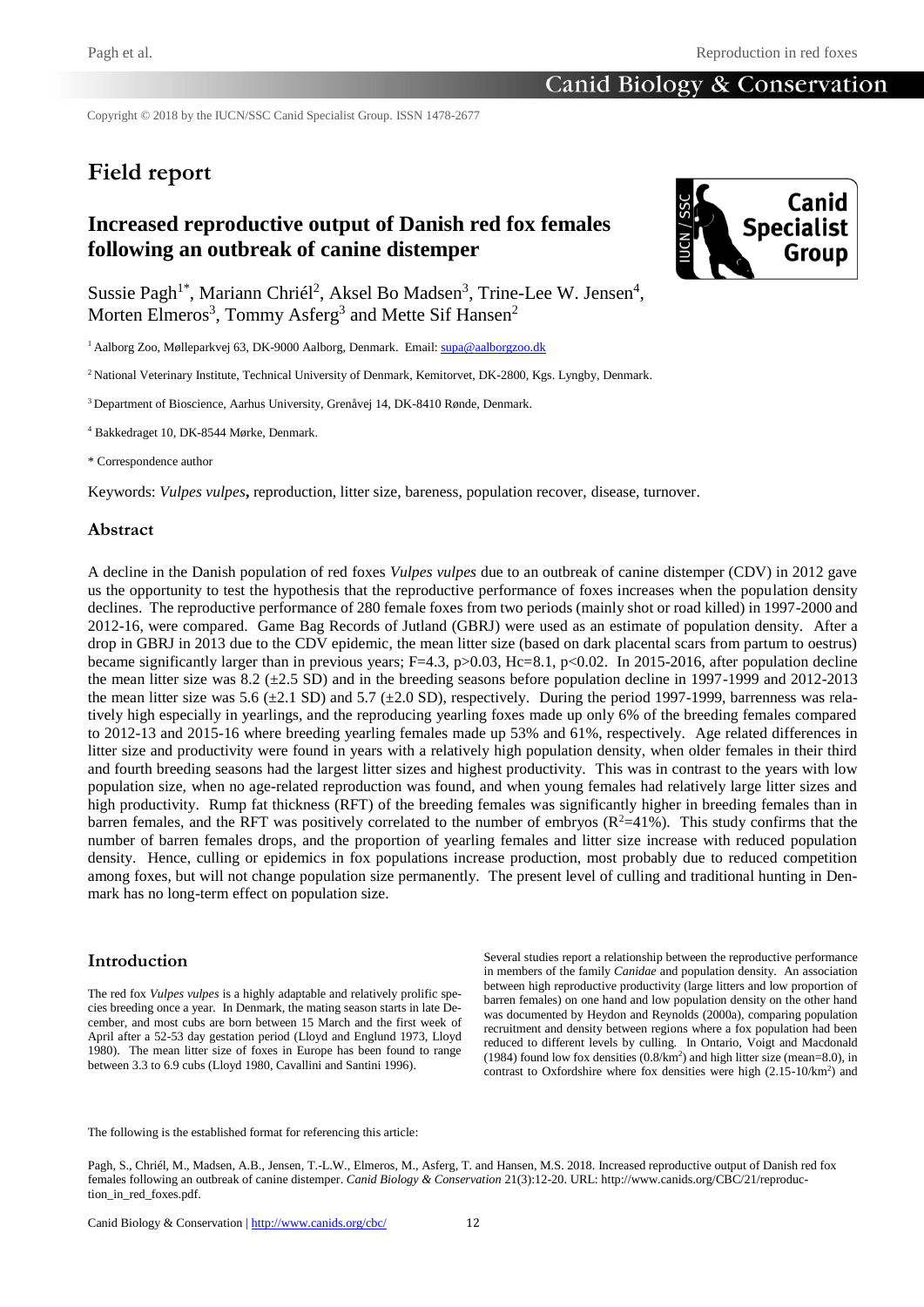Pagh et al. Reproduction in red foxes

litter size low (4-5 cubs). In Poland, the number of cubs per den decreased by 11% when fox densities increased after an anti-rabies vaccination period, which probably reflected an increased competition among foxes (Goszczynski et al. 2008). Also, studies of coyote *Canis latrans* populations show that an inverse relationship exists between population density and average litter size (Knowlton 1972), and packs of the rare Ethiopian wolf *C. simensis* produced larger litters during the recovery after a rabies outbreak (Marino et al. 2013).

A larger litter size, however, is not always the response to higher mortality in canid populations. Harris and Smith (1987) documented that foxes maintained productivity by reducing the proportion of non-breeding vixens in response to London fox control operations, rather than by altering litter size. Likewise, it was found in a more recent study of black-backed jackals *C. mesomelas* that the average litter size of females did not increase to compensate for higher mortality, but that it was compensated for by increasing the pregnancy rate and litter size of young individuals, thereby increasing the reproductive output (Minnie et al. 2016).

Food availability seems to be a key factor for the reproductive performance of foxes. For example, the number of barren females and litter size have been found to be adjusted to fluctuating numbers of prey in red foxes in Sweden (Englund 1970, Lindstrom 1988) and Arctic foxes *Vulpes lagopus* in Sweden (Angerbjörn et al. 1991) and Canada (MacPherson 1969). Angerbjörn et al. (1991) provided Arctic foxes with supplementary winter food and found an increase in the number of cubs per den the following breeding season. In Denmark, female foxes increase their body fat index during times of lower population density (Pagh et al. (2017).

Although scientific literature supports a relationship between fox densities and reproductive production, the effect of culling and game management and how fox population density regulates in relation to food supply is still discussed (Heydon and Reynolds 2000b, Gortázar et al. 2003, Baker et al. 2002, Baker et al. 2006, Baker et al. 2000, Baker and Harris 2006). Fox populations are known to recover fast after intensive culling campaigns or epidemics, and recovery may even exceed the effect of control measures (Bögel 1974, Rushton et al. 2006, Newsome et al. 2014, Lieury et al. 2015). Fox control is both controversial and time consuming, and studies on the effect of fox culling have given rise to different conclusions, e.g. Heydon and Reynolds (2000b) and Panek et al. (2006) conclude that culling can reduce fox numbers, while other studies conclude that human mediated regulation of foxes will not have long term effects on the population of foxes (Kolb and Hewson 1980, Hewson 1986, Kolb and Hewson 1980, Macdonald and Johnson 1996, Baker and Harris 1997, Baker et al. 2006, Baker et al. 2002, Baker and Harris 2006).

Fox control is widely used in small game management to improve the reproduction success of game species and hence increase the autumn yield of sport hunting (Beja et al. 2009). Many game managers view predator control as an essential tool to increase the income from hunting activities (Reynolds and Tapper 1996). Less than one century ago, predator control to the point of extermination was seen as a social duty, for the economic benefit of the community, and fox control has probably been practised throughout Europe since the first settlement of agricultural societies (Reynolds and Tapper 1996). More recently, interest has increased in the role of predators, and especially that of the red fox, in relation to declining populations of game species and of rare and endangered species in grass and wetlands.

Predator control and predator removal have also become an issue for conservationists (Bolton et al. 2007, Bolton et al. 2007, Fletcher et al. 2010). Ethical and biological arguments create demands for new approaches and restrictions to traditional wildlife management (Fall and Jackson (2002). Therefore, current governmental decisions to legitimize the control of predators rest not only on the benefit of game managers, but in a greater ecological perspective.

In Denmark, an outbreak of canine distemper (CDV) in the summer 2012 in the region of Jutland was reflected in a severe decline (30%) in the National Game Bag Records (NGBR) in the hunting season 2013/2014 (Trebbien et al. 2014, Asferg 2014, Asferg 2016). This population decline gave us a unique opportunity to assess the relationship between the reproductive performance of foxes and population density, assuming that annual variations in the GBR reflect changes in the population size. If the "turnover" of foxes (Lloyd et al. 1976) is density dependent, traditional culling will only change the demography of foxes and not the long-term population size.

The aim of this study is to test if the reproductive production of females increases when the fox-population (reflected by GBR) declines. We hypothesize that litter size and proportion of reproducing females increases when the fox population declines. Also we test if the body condition (expressed as Rump Fat Thickness, RFT) of female foxes is related to litter size, expecting a positive relationship between body fat index and litter size.

### **Methods**

To test the hypotheses we compared changes in reproductive output of a total of 280 female foxes; 78 females before, 65 females during and 137 females after an outbreak of CDV. Foxes were sampled in different regions of Jutland in three sampling periods; before an epidemic of CDV in 1997- 2000, during a CDV outbreak in 2012-2013, and after CDV and population decline during the winter of 2015/2016.

Litter size, productivity and barrenness are used as parameters for reproductive performance. Litter size was estimated from counts of placental scars (hereafter referred to as PSC) and embryos in the uterine horns. The carcasses of female foxes were stored at -20°C until examination. At necropsy, the uterus with ovaries and sections of jaws containing either the lower or upper canine tooth or the whole skull were removed. To find the PSC and embryos the uteri were thawed, and the uterine horns opened lengthwise. Canine teeth and skull were used for aging.

Litter size is given for reproducing females only, productivity as mean litter size including barren females. Females from 10-22 months of age were classified as yearlings (first breeding season females), whereas older females were classified as age-class 2, 3 and 4+ years. Females at least ten months old and with no reproductive activity, i.e. no PSC or embryos were characterized as barren. Females will on average be ten months old in February where embryos can be found.

### *Study area*

Foxes were collected from primarily agricultural areas in Jutland, the Danish Cimbrian Peninsula covering an area of 29,775km, bordered to the south by Germany. The northernmost point of Jutland is located at 57°43′N/10°37′E. Denmark is characterized by flat, arable land and sandy coasts, low elevation and a mild coastal temperate climate. In the past three decades the climate in Denmark has changed towards higher winter temperatures and more precipitation (mainly rain). Mean winter temperature (December, January and February) from 1961 to 1990 was 0.5°C with a mean precipitation of 161mm. From 2006 to 2015 the mean winter temperature was  $1.7^{\circ}$ C, fluctuating between -1.5 $^{\circ}$ C (2003) to 4.7 $^{\circ}$ C (2007). The mean precipitation within the past ten years was 186mm, fluctuating between 319mm in 2007 and 107mm in 2009 (source: The Danish Meteorological Institute [www.dmi.dk\)](http://www.dmi.dk/). In arable lands in Denmark, the foxes are opportunistic and the winter diet mainly consists of Microtine rodents, especially field vole *Microtus agrestis* and common vole *M. arvalis*, roe deer carrion *Capreolus capreolus*, birds, insects and fruit (Pagh et al. 2015).

### *Population changes during the study*

The Game Bag Records are used as an estimate of population density. Especially during the summers 2012 and 2013, foxes were reported dead from all over Jutland, of which several were sent to the National Veterinary Institute, Technical University of Denmark and tested positive for CDV. CDV was recorded only in the region of Jutland (Trebbien et al. 2014, Asferg 2016), therefore the Game Bag Records of Jutland (GBRJ) were used as a relative measurement of population density (Figure 1). The distemper outbreak in Jutland began in 2012 and caused increased mortality in wild foxes in Jutland. The females (n=65) collected during the period 2012 and 2013 were part of a larger sample of 213 foxes (i.e. both females and males) from 2012-2013. All foxes were tested for CDV and only 3.5% tested positive (Albrechtsen et al. 2013). None of the 65 females from 2012-2013 had signs of CDV at necropsy. Typical signs of CDV are hyperkeratosis of the foot pads, purulent discharge and crusts around nose and eyes, and pneumonia, furthermore neurological signs can be seen. The disease is almost fatal within a short time after eruption, which occurs a maximum of eight weeks after infection. We therefore know that the females in our sample from 2012-2013 were not infected during the breeding season.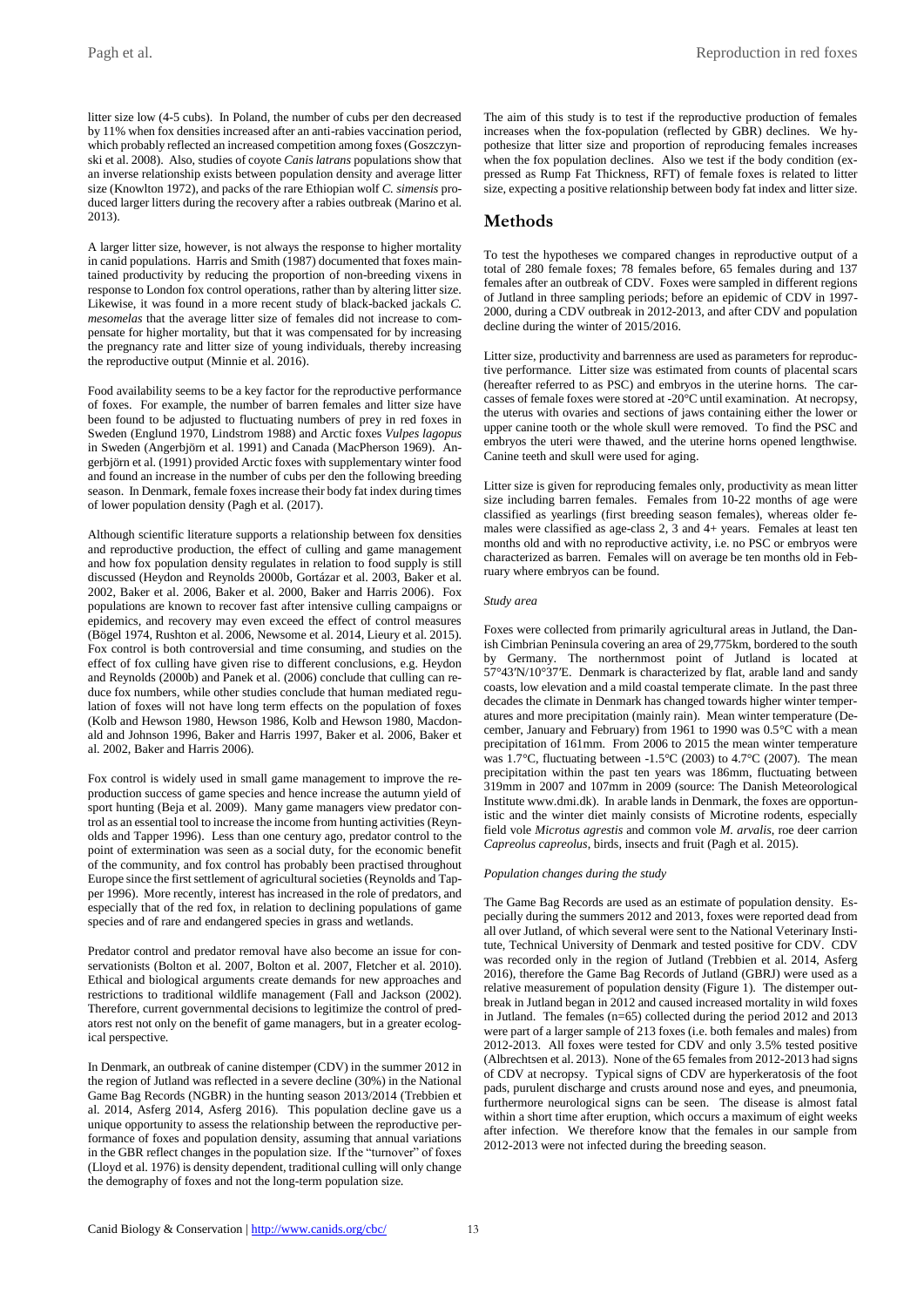

Figure 1. Game Bag Records of Jutland with tendency line during the two sampling periods. x and y denotes year and number of foxes respectively. Game bag records run from 1 April to 31 March the following year; however, most (80%) of the foxes will be shot from October to January.

In breeding seasons 1997-1999, the GBRJ was a slightly higher (mean=25,122  $\pm$ 2,379 SD) compared to the previous five years (mean=  $22,673 \pm 2585$  SD) (Figure 1). In the hunting season 2013/14, the GBRJ dropped by 38% (16,772 foxes) compared to mean hunting bags the previous five years (mean=26,837±1,134 SD.), the lowest record for 67 years. In the hunting seasons 2014/15 and 2015/16, game bag records had increased but were still 24% below average (Figure 1). Hunting and culling activities were assumed to be constant during the sampling periods. The average game bag record is defined as the mean game bag record five years before the sampling period.

In Denmark, the red fox has an open hunting season from 1 September to 31 January. Culling is allowed under certain conditions during the whole year. Culled individuals are included in the yearly game bag records for the hunting season which runs from 1 April to 31 March the following year. Approximately 80% of the foxes recorded in the game bag are shot in October-January, and most of the remaining 20% are culled during the summer as cubs (Asferg 2014).

### *Age determination*

The age of the females, except for three females from 1997-2000, four females in 2012-2013 and 47 females in 2015-16, were aged from the number of annual growth lines visible in the tooth cementum in either the lower or upper canine. The foxes from 1997-2000 were analysed following Driscoll et al. (1985) and Ansorge (1995). The foxes from 2012-2016 were analysed according to Roulichová (2007). Both methods are considered as robust methods of aging foxes, and a comparison between dataset should not give rise to bias. Yearlings (first year breeders) are at least ten months old, born in the previous summer. Females between 0-10 months were determined juveniles, females from 10-22 months as yearlings and females in their second breeding season as 2+ [years] adults.

#### *Foxes in different sampling periods*

Carcasses of rural foxes in different regions of Jutland mainly shot by hunters or killed by cars were sampled in 1997-2000 (78 females; of these 40 juveniles, six yearlings, 29 2+ adults); in 2012-2013 (65 females; of these 24 juveniles,19 yearlings, 19 2+adults) and in 2014-2016 (137 females; of these 47 juveniles, 30 yearlings, 13 2+adults). In the two later periods, foxes were collected as part of surveillance of wildlife diseases carried out by the National Veterinary Institute, Technical University of Denmark.

Female carcasses sampled between 1997 and 2000 originated from Mid-Jutland (74) and South-Jutland (4). Most were road kills (27), 25 were shot by hunters, 18 were found dead and eight died of unknown causes. The majority of the foxes sampled from 1997-2000 were killed from April to December (67%) and from January to March 24%. Females sampled in 2012-2016 originated from Mid-Jutland (108), South-Jutland (67), Northern Jutland (22) and five from unknown locations in Jutland. Most were shot by hunters (177), others were road kills (six), trapped (11), eight died of unknown causes. Females sampled from April to December were 62% and 56% from January to March.

#### *Body size and fat reserves*

To test if reproductive performance was related to the body size and condition of the female, fox carcasses not too damaged, skinned or decomposed were weighed to the nearest 100g, and a measuring tape was used to determine the length to the nearest centimetre from the tip of the nose to the last vertebra of the tail. For foxes from 2012-2016, the rump fat thickness (RFT; to the nearest millimetre) of subcutaneous fat around the pelvic girdle was measured in accordance with Prestrud and Nilssen (1992) and Prestrud and Pond (2003).

#### *Reliability of placental scars counts and calibration of methods*

Placental scars count (PSC) was used as an estimate for litter size, which is a widely used method. Dark scars represent live born or late abortions of cubs, while faded scars may represent resorption sites of embryos, or may have persisted from cubs born in a previous litter (Allen 1983, Lindström 1994, Cavallini and Santini 1996, Elmeros et al. 2003). However, the interpretation of scars as dark or faded and true litter size has been discussed by several authors (Englund 1970, Allen 1983, Lindström 1994, Elmeros et al. 2003).

The PSC in the uteri horns was counted and grouped as either dark or faded for the 2012-2016 samples. For the period 1997-2000, scars were classified in 1-6 grey shades then subsequently grouped as dark (shade 3-6) or faded (shade 1-2) following Lindström (1981) and Lindström (1994). When present, the numbers of embryos were counted. Scars were assigned as marks from a pregnancy from the previous breeding season, while embryos were assigned to the coming breeding season. Therefore scars from, e.g. January 2013 were included in the data as the breeding season 2012, while embryos from late January or February were assigned to the breeding season 2013.

The use of a grey scale (with six shades) to assess placental scars was introduced by Englund (1970). However, every study has used its own unique scale, and the evaluation of PSC is therefore, to some extent, subjective. To be able to compare scars from female foxes sampled in period 1997-2000 with those of 2012-2016, which were counted by different observers, dark and faded scars were calibrated between the observers using 12 uteri of which four were from farmed foxes with known litter size (Appendix 1). The calibration showed agreement between the number of live born cubs from farmed foxes, and PSC defined as dark by observers from period 2012- 16 and PSC score/grey shade intensity 6-3 by observers from period 1997- 2000. Furthermore, there was agreement between PSC defined as faded by observers from period 2012-16 and PSC score 2-1 evaluated by observers from period 1997-2000 (Appendix 1). Therefore, comparisons of litter size between the two sample periods were based on dark scars and embryos from female foxes in the time period 2012-16 and PSC scale 6-3 (from here on referred to as dark scars) and embryos from the period 1997-2000.

To test if dark and faded PSC differed between females collected in the period "partum to oestrus" (1 April to 31 December) and "oestrus to partum" (1 January to 31 March), the mean of dark and faded PSC from the two periods were compared (Appendix 2). As faded scars may also represent resorption sites of embryos, there may have been fewer resorptions in 2015- 2016 than in 1997-1999 or more first year breeders meaning no faded scars from previous pregnancies. Correlating with the present study Lindström (1981) and Lindström (1994) found that scars fade throughout the year; during the period 2012-2016, a significant or close to significant drop was found between the mean number of dark and faded scars from "partum to oestrus" and "oestrus to partum". After oestrus, the uterus becomes swollen reducing the detectability of scars, and dark scars may fade, this may explain why the mean number of dark scars is higher before oestrus and that the mean number of faded scars is higher after oestrus. In 2012-2016, the mean number of dark scars was significantly lower in the period after oestrus than before oestrus, in contrast to faded scars being more prevalent after oestrus (Appendix 2).

Litter size and overall productivity between periods were therefore based on dark PSC from partum and oestrus. For the comparison of litter size and productivity among age classes, dark PSC from before and after oestrus and embryos were used.

To evaluate if litter size was related to the body condition of the females, RFT and the number of embryos was compared and the mean RFT of barren females and reproducing females was compared.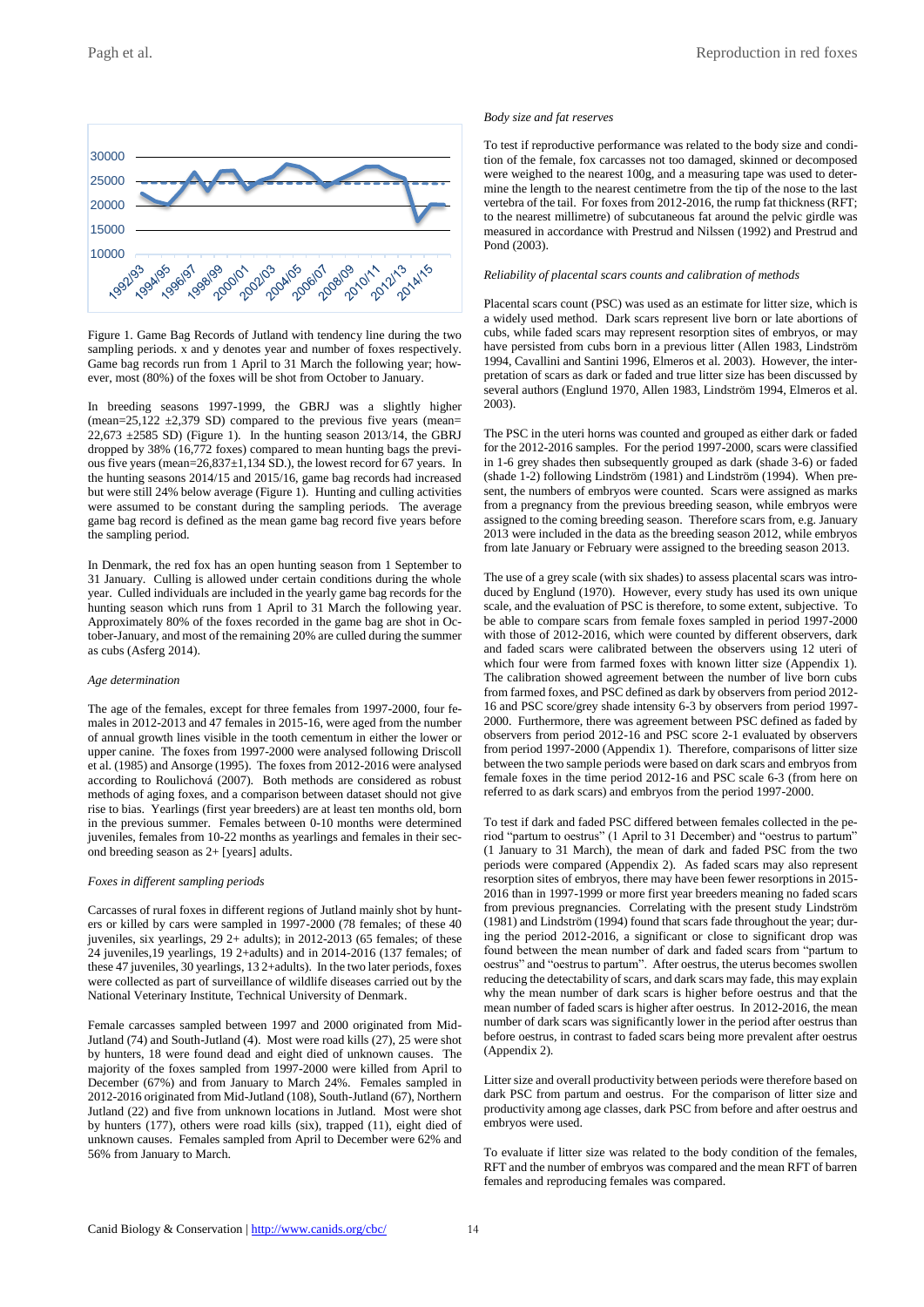### *Data analysis*

The software PAST was used for all the statistical analysis (Hammer et al. 2001). Differences in mean and median, of dark and faded PSC, between the periods "partum to oestrus" and "oestrus to partum", the mean and median litter size, productivity and RFT between sampling periods, and the mean and median in RFT and body weight between sexually mature reproducing and non-reproducing females was tested using One-way ANOVA and Kruskal-Wallis tests respectively, when more than two samples were compared. A t-test and Mann-Whitney test were used for pairwise comparisons for the mentioned means and medians. A Chi-squared test was used to test the annual differences of barrenness in yearlings and all females more than one year of age, and the proportion of breeding yearling females in relation to the total number of breeding females. Linear regression and Pearson´s correlation coefficient were used to examine the degree of linear dependence of weight and RFT *vs.* the number of embryos.

*Litter size before and after the outbreak of canine distemper*

A significant difference in litter size was found before and after the drop in GBRJ due to CDV; F=4.3, p< 0.03, One-Way ANOVA Hc=8.1 p<0.02, Kruskal-Wallis (Table 1). The litter size (based on dark PSC between partum and oestrus) was significantly larger in the breeding season 2015 and 2016 (mean=8.2±2.5 SD) than in the breeding seasons 1997-1999 (mean=5.6 $\pm$ 2.1 SD) and 2013 (mean=5.7 $\pm$ 2.0 SD); p<0.02, Mann-Whitney pairwise comparisons (Table 1). Also, total counts of dark scars and embryos differed significantly between periods F=7.6, p<0.001, One-Way ANOVA and Hc=13.3, p<0.002 (Table 1). In yearlings, the difference in litter size was significantly higher as well in 2015-2016 than in 2012-2013; mean litter size of yearlings in 2015-2016 was 7.6  $(\pm 2.1SD)$  and in 2012-2013 the mean litter was 3.6 (±1.5 SD); t=2.8 p<0.02, z=2.3 p<0.02 (Table 1). In 1997-1999 only one yearling female was breeding (Table 1).

### **Results**

Table 1. Litter size (excluding barren), productivity (including barren), barrenness and proportion of breeding yearlings and all breeding females based. SD stands for standard deviation.

|                                                                                                    | <b>Breeding</b> season<br>1997-1999 | <b>Breeding</b> season<br>$2012 - 2013$ | <b>Breeding</b> season<br>2015 - 2016 | <b>Test</b>                                                                                                                                                         |
|----------------------------------------------------------------------------------------------------|-------------------------------------|-----------------------------------------|---------------------------------------|---------------------------------------------------------------------------------------------------------------------------------------------------------------------|
| Mean litter size of all fe-<br>males dark PSC<br>partum to oestrus                                 | 5.6 $(\pm 2.1SD)$<br>$N=14$         | 5.7 $(\pm 2.0SD)$<br>$N=13$             | $8.2 \ (\pm 2.5SD)$<br>$N=12$         | F=4.3 p< $0.03$ One-Way ANOVA: Hc=8.1<br>p<0.02, Kruskal-Wallis test<br>Mann Whitney pairwise comparisons: 1997-<br>1999<2015/16, p<0.02 2012-13<2015-16,<br>p<0.02 |
| Mean litter size of year-<br>lings – dark PSC<br>partum to oestrus                                 | $N=0$                               | $3.6 (\pm 1.5SD)$<br>$N=3$              | 7.6 $(\pm 2.1SD)$<br>$N=7$            | Mann Whitney pairwise comparisons:<br>012/13<2015/16 t=2.8 p<0.03, z=2.3 p<0.02                                                                                     |
| Mean litter size of all fe-<br>males based on dark<br>scars and embyos before<br>and after oestrus | $6.0 \ (\pm 2.2 \ SD)$<br>$N=17$    | 4.9 $(\pm 2.2$ SD)<br>$N=29$            | 6.9 $(\pm 2.2$ SD)<br>$N=49$          | F=7.6 p< 0.001 One-Way ANOVA: Hc=13.3<br>p<0.002, Kruskal-Wallis test<br>Mann Whitney pairwise comparisons: 2012-<br>13<2015-16, $p<0.003$                          |
| Mean litter size of year-<br>lings - based on dark<br>scars and embyos before<br>and after oestrus | 6.0<br>$N=1*$                       | 3.5 $(\pm 1.4SD)$<br>$N=10$             | 6.8 $(\pm 2.0SD)$<br>$N=14$           | Mann Whitney pairwise comparisons:<br>012/13<2015/16 t=4.5 p<0.0002, z=3.7<br>p<0.0003                                                                              |
| Percent barren yearlings                                                                           | 83% (5/6)                           | 41/% (7/19)                             | 47% (14/30)                           | $\chi^2$ =4 df=2, p=0.14                                                                                                                                            |
| Percent barren females<br>(all females)                                                            | 51% (18/35)                         | 24% (9/38)                              | 46% (42/91)                           | $\chi^2$ =7 df=2, p=0.03                                                                                                                                            |
| Productivity of all breed-<br>ing females-mean                                                     | 2.7<br>$N = 35$                     | 3.6<br>$N = 38$                         | 4.3<br>$N=91$                         |                                                                                                                                                                     |
| Proportion (and percent)<br>of yearling females/<br>compered to females age<br>two years and more  | 0.2(15%)<br>6/29                    | $1.1(50\%)$<br>19/19                    | 2.3(69%)<br>30/13                     |                                                                                                                                                                     |
| Percent breeding year-<br>lings of all breeding fe-<br>males                                       | 6%<br>1/16                          | 53%<br>10/19                            | 61%<br>14/23                          | $\gamma^2$ =13 df=2, p<0.002                                                                                                                                        |

\*only one individual and not included in the test

### *Barrenness and productivity*

Generally, barrenness was larger in yearlings; ranging from 41-83% compared to barrenness in all females including yearlings ranging from 24-51%. The number of barren females in general was significantly lower in the breeding seasons 2012-2013 (24%) than in 1997-2000 (51%) and in 2015- 2016 (46%);  $\chi^2=8$  df=2, p<0.03 (Table 1). The proportion of yearlings in the sampled population in 1997-2000 was low (0.2, 15%), only six yearlings compared to 29 females from two to more than two years of age. This indicates a high mortality within the first year of the female's life in 1997-1999.

In 2012-13 the proportion of yearling females to older females was 1.0 (50%), and in the period 2015-2016 the proportion was 2.3 (69%) (Table 1), indicating a proportional higher survival of young foxes in these periods. The percent of breeding yearlings in the population was significantly lower in the breeding seasons 1997-1999 (6%, only one individual) than in the years 2012-2013 (53%) and 2015-2016 (61%);  $\chi^2$ =13 df=2, p<0.002 (Table1). The productivity of females was 2.7 in 1997-1999, 3.6 in 2012-2013 and 4.3 in 2015-2016.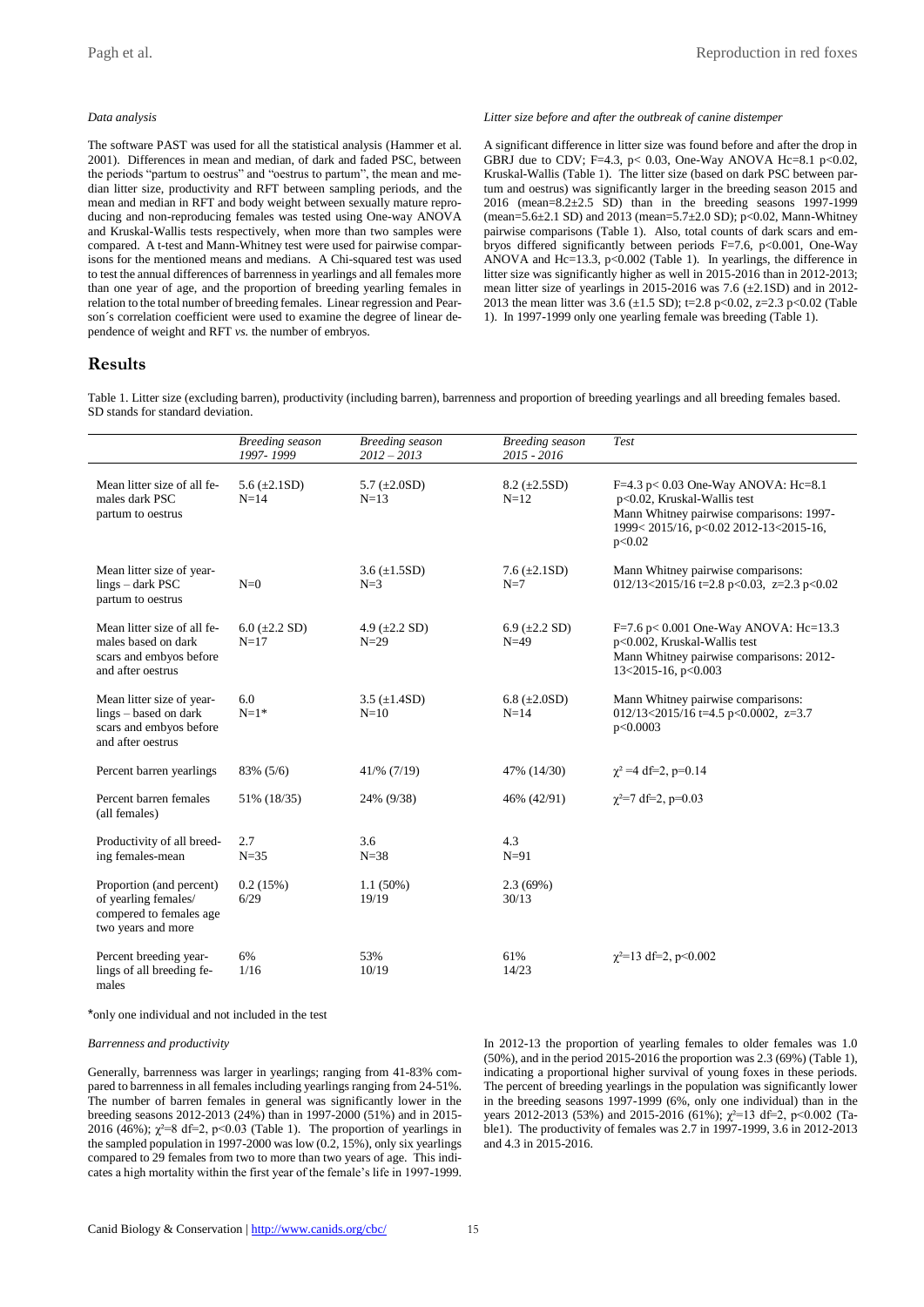### *Age related reproduction*

Age related difference in litter size was found only in the period 2012-2013, Hc=9.3 p<0.03 (Table 2). Pairwise comparisons revealed that the litter size of third year breeders was larger than that of yearlings (Table 2). Age related productivity was found in the period 1997-1999, Hc=9.6 p<0.03, productivity of females from four years and more was larger than that of younger females. Likewise, in 2012-2013, the productivity was larger in third year breeders compared to yearlings. In the years 2015–2016, no agerelated litter size and productivity were found (Table 2). In the period 2015- 2016 both litter size and the percent-breeding yearlings were relatively high compared to the previous periods.

#### *Fat reserves in reproducing females compared to barren females*

No significant difference was found between weight and length of breeding and barren females. However, breeding females had more fat reserves than barren females; the mean of RFT was found to be larger in reproducing females; mean RFT= $0.77$ cm ( $\pm 0.33$  SD, n=48) than in barren females; mean RFT=0.61cm ( $\pm$ 0.25 SD, n=22), t=2.31 p<0.02, z =2.34 p<0.02. Bivariate positive correlation was found between RFT and number of embryos in 11 females; y=3.4x+3.7,  $R^2$  =0.41, t=2.5 p<0.04, where x and y denotes RFT and no. of embryos respectively (Figure 2).

Table 2. Age-related litter size and productivity in relation to mean age of all females before and after oestrus.

| <b>Breeding</b><br>season               | <b>Litter size</b><br>(dark scars and embryos)<br>1997-2000                                                                                                                                    | <b>Litter size</b><br>(dark scars and embryos)<br>2012-13                                                                   | <b>Litter size</b><br>(dark scars and embryos)<br>2015-16 |
|-----------------------------------------|------------------------------------------------------------------------------------------------------------------------------------------------------------------------------------------------|-----------------------------------------------------------------------------------------------------------------------------|-----------------------------------------------------------|
| Yearling                                | $6.0(6)$ n=1                                                                                                                                                                                   | $3.5(1-5)$ n=10                                                                                                             | $6.8(4-12)$ n=14                                          |
| Second                                  | $5.8(4-6)$ n=5                                                                                                                                                                                 | $6.0(2-8)$ n=4                                                                                                              | $7.8(4-14)$ n=5                                           |
| Third                                   | $7.5(2-9)$ n=2                                                                                                                                                                                 | $7.8$ (6-10) n=4                                                                                                            | $6.3(6-7)$ n=3                                            |
| Fourth $+$                              | $5.8(1-8)$ n=8                                                                                                                                                                                 | $4(4)$ n=1                                                                                                                  | $10 n=1$                                                  |
| Test<br>Kruskal Wallis/<br>Mann Whitney | $He=0.85$<br>p<0.84                                                                                                                                                                            | $He=9.3$<br>p<0.03<br>Pairwise comparisons p<0.03:<br>Litter size of third season breeder<br>larger than that of yearlings  | $He=2.4$<br>$p=0.48$                                      |
| <b>Breeding</b><br>season               | Productivity<br>(dark scars and embryos)<br>1997-1999                                                                                                                                          | Productivity<br>(dark scars and embryos)<br>2012-13                                                                         | Productivity (dark scars and em-<br>brvos)<br>2015-16     |
| Yearling                                | $1 n=6$                                                                                                                                                                                        | $2.1$ n=17                                                                                                                  | $3.2 \text{ n} = 30$                                      |
| Second                                  | $2.6$ n=11                                                                                                                                                                                     | $4.0 \text{ n=6}$                                                                                                           | $4.8 \text{ n} = 8$                                       |
| Third                                   | $2.1 n=7$                                                                                                                                                                                      | $6.2$ n=5                                                                                                                   | $4.8 \text{ n=4}$                                         |
| Fourth $+$                              | 5.8 $n=8$                                                                                                                                                                                      | $2.0 n=2$                                                                                                                   | $10 n=1$                                                  |
| Test<br>Kruskal Wallis/<br>Mann Whitney | Kruskal Wallis Hc=9.6<br>p<0.03<br>Pairwise comparisons $p<0.03$ show<br>that productivity of four years+ is<br>larger than one year $p<0.01$ , two years<br>$p<0.04$ and three years $p<0.05$ | $Hc=5.7$ p=0.11<br>Pairwise comparisons p<0.03:<br>Productivity of third season breeder is<br>larger than that of yearlings | $He=3.9$<br>$p=0.27$                                      |



Figure 2. Relation between the number of embryos and rump fat thickness (RFT) in 11 females, y=3.4x+3.7, R<sup>2</sup> =0.41, t=2.5. p(uncorr.) <0.04, x and y denotes RFT in mm and no. of embryos respectively.

### **Discussion**

### *Game bags as relative measure for population size*

Although hunting game bags often are referred to as population measurements, game bag records may not provide reliable data for counting foxes or other animals (Baker et al. 2006, Kahlert et al. 2015). The number of animals killed may depend on the effort expended by gamekeepers and hunters, and may reflect hunting behaviour and legislations at the current time (Baker et al. 2006, Kahlert et al. 2015). However, in this study the relative population drop is assessed from game bags within a period of five years previous to the three sampling periods to prevent bias caused by legislation and hunting behaviour. Hunting legislation did not change within these short periods and we assume that the hunting traditions have not change radically within five years. We therefore conclude that GBRJ can be used as a relative measure for population size in the sampling periods of this study.

### *Litter size in relation to body condition of females*

After a rapid population decline due to CDV, the mean litter size of Danish foxes increased from around 5.6 (period 1997-1999) and 5.7 (2012-2013) to 8.2 (2015-2016) cubs after the outbreak of distemper. The litter size found in this study before the outbreak of CDV lies within the range for litter sizes reported in other studies carried out in Europe: Germany - mean=4.8(PSC) (Vos 1994), Italy - mean litter size= 3.9 (Cavallini and Santini 1996), Spain - mean =3.3 (PSC/embryo) (Zapata et al. 1998), Sweden - mean=3.6-6.0 (embryos) and 3.7-6.9 (PSC) (Englund 1970), England and Wales mean=4.2-5.4 (embryos) (Lloyd 1980, Harris and Smith 1987), France mean =4.7 (PSC) (Lieury et al. 2017). The mean litter size of Danish foxes after the outbreak of CDV is, to our knowledge, the highest recorded in Europe, but comparable to mean litter size found in Ontario, USA where Voigt and Macdonald (1984) recorded a mean litter size of 8.0 cubs in areas with low fox densities.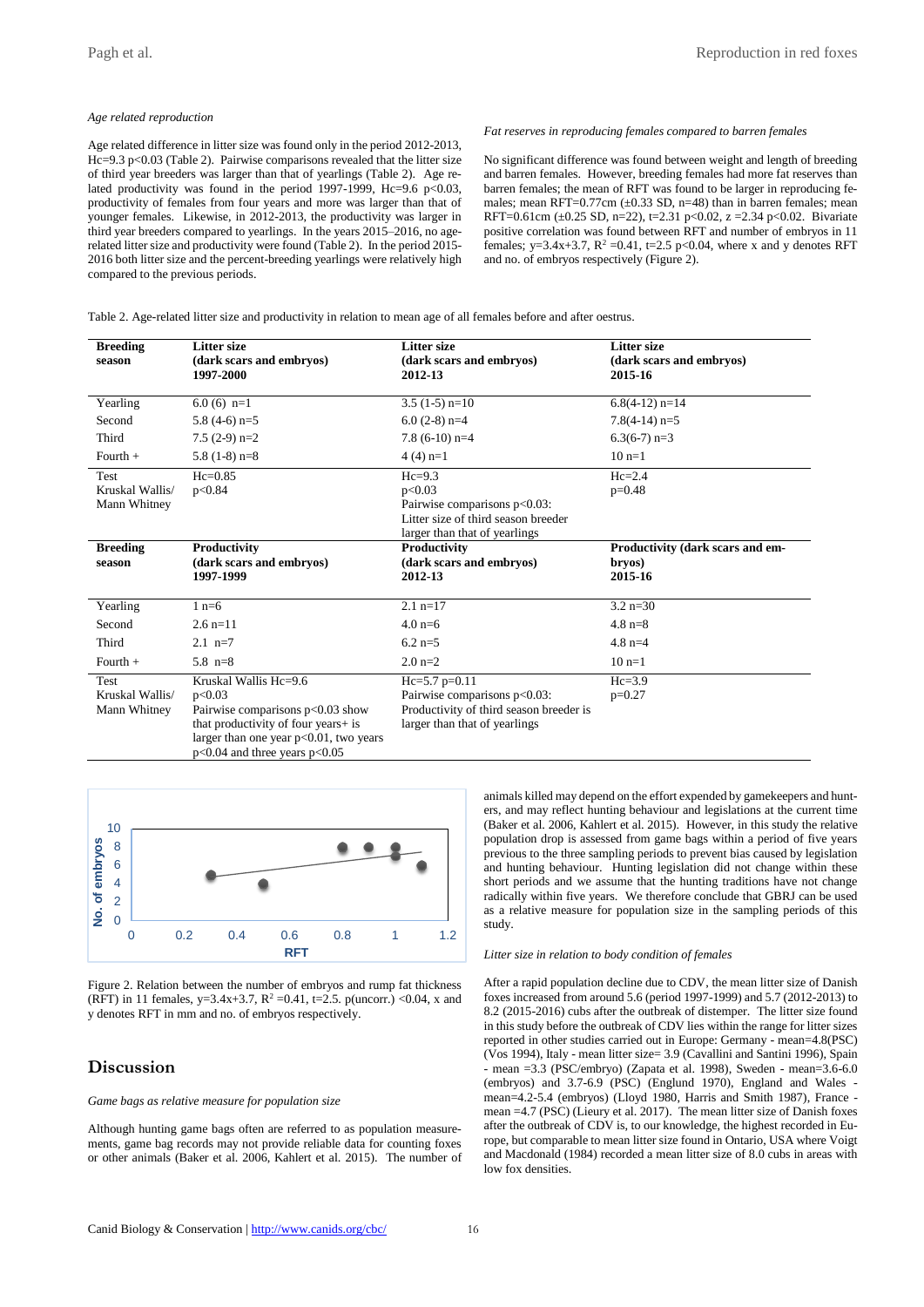The mean RFT was significantly larger in reproducing females than in barren females, and the number of embryos correlated with RFT (Figure 2). In a previous study, Danish female foxes in the winters 2012-2014 had significantly lower RFT than females in the winters of 2015-2016, and male foxes were found to be almost 1kg heavier in the period 2015-2016 than males from 2012-14 (Pagh et al. 2017), suggesting that competition for food was lower in 2015-2016 than in 2012-14. McIlroy (2001) likewise found in a study of foxes in Australia that female foxes collected when the rainfall was above average contained significantly more *corpora lutea* (estimate of litter size) than females collected during the drought years, and suggest that drought reduces the availability of food. Allen (1983) found that body fat increased in relation to female age, and suggested that this could be an explanation for older females tending to have greater reproductive performance. The availability of food resources for foxes is likely to be important during the period when females need to accumulate fat reserves in preparation for breeding (Winstanley et al. (1999).

#### *Barrenness in relation to population density*

The percentage of barren females was relatively high in our study, ranging from 41% to 83% in yearlings, and from 24% to 51% in females in general, compared to other studies: in Germany, barren females comprised 15.3% of all females (Vos 1994); in Italy, 20% (Cavallini and Santini 1996); Spain, 13% (Zapata et al. 1997); Sweden, 11-79% (Englund 1970); and in England and Wales, 8.6-25.0% (Lloyd 1980, Harris 1979, Harris and Smith 1987). In Sweden, the proportion of barrenness in yearlings, particularly in northern Sweden, correlated negatively with food availability in the area Englund (1970).

Contrary to expected the proportion of barren females was lowest (24%) in 2012-2013 while the GBRJ of foxes was still relatively high (Table 1). The first response to mortality may be recruitment of more surplus females into reproduction indicating that CDV started earlier than officially recorded. This is in agreement with findings from our fieldwork where dead foxes were found already in spring 2012. In response to London fox control operations, Harris and Smith (1987) likewise found that foxes maintained productivity by reducing the proportion of barren females, rather than by altering litter size. Increased litter size may be a response to reduction in population size.

It is suggested that competition for food still existed between females during winters in the period 2012-13, as body fat (RFT) in adult females within this period was significant lower than in the winter 2015-16 (Pagh et al. 2017). The increase in barrenness in the period 2015-2016 most probably reflects that the population is increasing again after the drop in 2013 and 2014 (Figure 1).

In all sampling periods, barrenness was higher in yearlings than in females taken together. Yearling females have to find a breeding territory unless they stay in their natal territory. Hence, in dense populations, young females will have a disadvantage compared to older females, who already hold a territory, in contrast to periods with low population density and many vacant territories. Older females will in general have a higher body weight than yearling females (Pagh et al. 2017). Hence, older females may therefore have an advantage in agonistic fights. Cavallini and Santini (1996) found no relationship between barrenness and body size, which is in agreement with the present study.

#### *Age-related reproduction*

In this study, age-related differences in reproduction parameters were found in 1997-1999 and in 2012-2013, but not in 2015-2016, where yearling females were found to have a relatively high mean litter size (6.8, range: 4- 12) (Table 2). Harris (1979), Kolb and Hewson (1980), Voigt and Macdonald (1984) and Harris and Smith (1987) found no age-related litter size in contrast to Allen (1983), McIlroy (2001) and Lieury et al. (2017) who found litter sizes to increase with age classes amongst younger age classes, peaking in 4-6 year females. In this study, the highest productivity of yearling females was seen in the years 2015-2016. Age-related reproduction may especially occur in dense populations where yearlings have to compete for resources with older females, while young females in low density populations develop faster in the food and territory rich environments and therefore have a high reproductive output in their first reproductive season (MacDonald et al. 1980, Cavallini and Santini 1996). The positive correlation between RFT and the number of embryos found in this study (Figure 2) supports the hypothesis that a positive relationship between food availability and litter size exists, also found by McIlroy (2001). Culling and epidemics may reduce competition among females for territory and food, and increase breeding chances for yearling and surplus females and body fat and henceforward, litter size among the surviving foxes.

### *Winter climate, fluctuating prey and reproduction in the sampling period*

Fluctuating numbers of voles in the diet of red foxes especially in the northern regions of Sweden influence the reproductive performance of foxes (Englund 1970, Lindstrom 1988). Extreme winter temperatures or precipitation may therefore theoretically influence prey availability of foxes in the sampling periods of this study. Fluctuations in the number of voles in Denmark occur, and significantly more voles were found in the stomachs of foxes in the winter 2012/2013, than in 2013/14 (Pagh et al. 2015), despite the fact that the winter 2012/13 was colder than the winter 2013/14 (mean temperature was 0.0°C and 3.7°C respectively (source: The Danish Meteorological Institute [www.dmi.dk\).](http://www.dmi.dk)/) Although it cannot be ruled out that unknown fluctuations in prey availability are responsible for the significant increase in reproduction in 2015-2016 (mean winter temperature 3.1°C), it is more likely that foxes compensate for minor yearly fluctuations in prey by switching to alternative, more available prey. This has occurred for prey species like brown hare *Lepus europaeus* decreasing from 7-3% in occurrence in the diet of Danish foxes, contrary to the occurrence of roe deer *Capreolus capreolus* increasing from 3-18% during the past 40-50 years, most probably reflecting population changes in the populations of brown hare and roe deer (Pagh et al. 2015). Hence, taking the generalistic and opportunistic diet habits of the fox and the generally mild winters in Denmark into consideration, it is likely that the population decline and the low density of foxes after CDV explains the significant increase in the reproductive output observed in 2015-2016 compared to previous years.

A study of body size of foxes in Denmark in different time periods indicates that foxes during the period 2012-2014 may compete for food resources, and that the body weight and size of male foxes and the body fat reserves of females are density dependent (Pagh et al. 2017). In this study, the body size of male foxes was generally smaller in the period 2012-2014 than in the period 1965-1977 where hunting pressure was high, and in the winter 2015/16 during the recovery from CDV (Pagh et al. 2017). This indicates that the Danish population of foxes at the present time outside epidemic periods is nearing capacity and competing for resources.

#### *When does hunting regulate a fox population?*

In areas where fox populations are stable from year to year, the annual productivity is equivalent to the total annual mortality, assuming that immigration into and emigration out of the area is equal (Lloyd et al. 1976). If mortality increases, productivity may be held constant by either increasing litter size or reducing the number of barren females in the population, or both (Lloyd et al. 1976).

Heydon and Reynolds (2000a) predict in their model "Demography of rural fox populations" how culling will affect a population: (1) Culling of a dense population with reproduction restricted by resources will result in an increased reproduction. (2) If the population is not limited by resources and reproduction not reduced due to competition for resources, culling will result in one of the following two possibilities: (2a) If culling is high relative to productivity, i.e. additive to mortality, culling will be an important determinant of fox density (2b) If culling is low compared to productivity and not additive to population mortality, then culling is not an important determinant of fox density. A study of the body size of foxes in Denmark revealed that male foxes after the population decline became larger and heavier, and that female foxes increased their body fat (Pagh et al. 2017), suggesting that there is competition between foxes in years without epidemics. Using the model by Heydon and Reynolds (2000a) therefore predicts that culling of foxes in Denmark will increase reproduction, which is in agreement with the results from this study.

Calculations by Lloyd et al. (1976) suggest that the annual turnover rate of a European fox population is about two-thirds i.e. more than 60%, based on a mean productivity per female of around 4.0 cubs. In this study, productivity ranged between 2.7 in 1997-1999 and 4.3 in 2015-2016. The ability to increase both litter size and the proportion of breeding females will result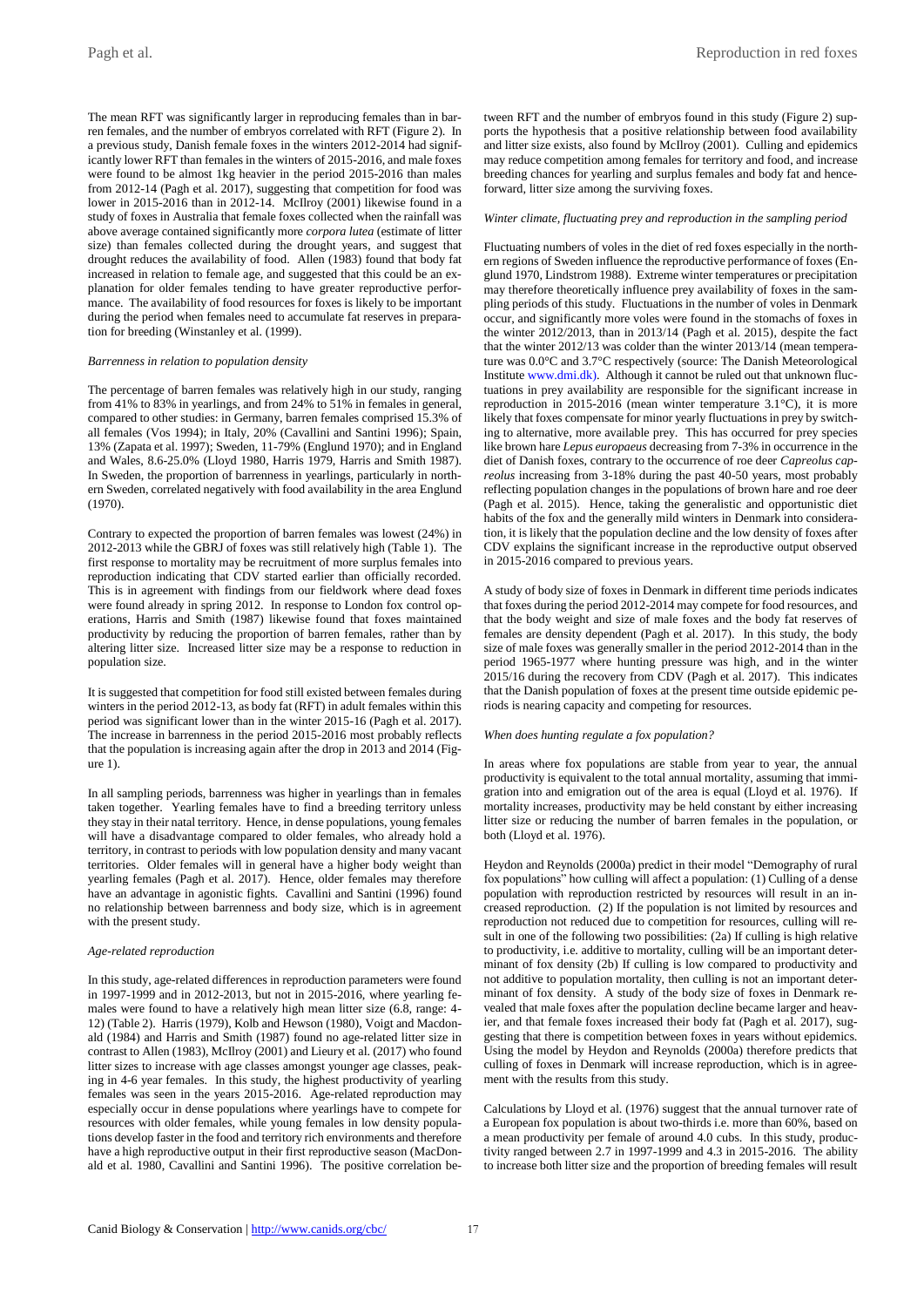in an even higher productivity. The high annual turnover rate in fox populations means that a significant proportion (more than 60%) of the population must be removed to result in a population decline, i.e. to obtain perceptible results in control campaigns (Lloyd et al. 1976). A productivity of 4.3 cubs per female in Danish foxes in 2015-2016 shows that mortality (including culling) in the Danish population has to exceed 60% before a population decline.

### *Concluding remarks*

Our results document that the reproductive performance in red fox females quickly compensates for a declining population. Barrenness is relatively high in the Danish fox population, in comparison with other countries, meaning that the current hunting pressure on Danish foxes barely reduces competition for resources among foxes in periods without epidemics. This suggests that increased culling of foxes in Denmark will change the population demography to a larger proportion of young foxes, reduce the proportion of barren females and increase litter size most likely due to reduced competition among foxes, and therefore will have no effect on the total population size.

### **Ethical standards**

The study complies with the current Danish laws. No animals were destroyed for the purposes of this study. The study was carried out as part of regular surveillance and monitoring of wildlife diseases by the National Veterinary Institute, Technical University of Denmark, Section for Diagnostics and Scientific Advice, Frederiksberg.

### **Acknowledgements**

Special thanks go to Thorkild Alnor Nielsen, Jesper Kjær Illemand, Annie Ravn Pedersen, Bodil Kruse and Astrid van Teeffelen for their laboratory assistance, as well as to the hunters, employees at the Falck A/S rescue stations and Paul Hartmann for collecting foxes, and Zoological Museum, Copenhagen for preparing skeletal material for age determination for the first samples. The work was supported by The 15<sup>th</sup> June Foundation (grant number 2015-B-65), The Danish Nature Agency (grant number 23274), the Danish Hunters Association and the National Veterinary Institute.

### **References**

Albrechtsen, L., Andresen, L., Nielsen, L., Struve, T., Pagh, S., Olesen, C.R., Bilk, S. and Hammer, A.S. 2013. An outbreak of canine distemper virus in free-ranging terrestrial carnivores in Denmark associated with unusually high numbers of distemper outbreaks on mink farms. First Biennial Conference of the WDA Latin American Section, Sao Paulo, Brazil.

Allen, S.H. 1983. Comparison of red fox litter sizes determined from counts of embryos and placental scars. *Journal of Wildlife Management*. 47: 860- 863. doi: 10.2307/3808627.

Angerbjörn, A., Arvidson, B., Norén, E. and Strömgren, L. 1991. The effect of winter food on reproduction in the Arctic fox, *Alopex lagopus*: A field experiment. *Journal of Animal Ecology* 60: 705-714. doi: 10.2307/5307.

Ansorge, H. 1995. Notitzen zur altersbestimmung nach wachstumslinien am säugetierschädel. *Methoden Feldökol. Säigetoerforschung* 1: 95-102.

Asferg, T. 2014. Vildtudbyttestatistik for jagtsæsonen 2013/14. Notat fra DCE-Nationalt Center for Miljø og Energi. Aarhus Universitet, Denmark

Asferg, T. 2016. Vildtudbyttestatistik for jagtsæsonenerne 2014/15 og 2015/16. Notat fra DCE-Nationalt Center for Miljø og Energi. Aarhus Universitet, Denmark.

Baker, P.J., Funk, S.M., Harris, S. and White, P.C.L. 2000. Flexible spatial organization of urban foxes, *Vulpes vulpes*, before and during an outbreak of sarcoptic mange. *Animal Behaviour* 59: 127-146. [http://dx.doi.org/10.1006/anbe.1999.1285.](http://dx.doi.org/10.1006/anbe.1999.1285)

Baker, P. and Harris, S. 1997. How will a ban on hunting affect the British fox population? Research Output. University of Bristol, UK.

Baker, P., Harris, S. and White, P.C.L. 2006. After the hunt - the future for foxes in Britain. International Fund for Animal Welfare. London, UK.

Baker, P.J. and Harris, S. 2006. Does culling reduce fox (*Vulpes vulpes*) density in commercial forests in Wales, UK? *European Journal of Wildlife Research* 52: 99-108.

Baker, P.J., Harris, S. and Webbon, C.C. 2002. Effect of British hunting ban on fox numbers. *Nature* 419: 34.

Beja, P., Gordinho, L., Reino, L., Loureiro, F., Santos-Reis, M. and Borralho, R. 2009. Predator abundance in relation to small game management in southern Portugal: Conservation implications. *European Journal of Wildlife Research* 55: 227-238.

Bolton, M., Tyler, G., Smith, K. and Bamford, R. 2007. The impact of predator control on lapwing *Vanellus vanellus* breeding success on wet grassland nature reserves. *Journal of Applied Ecology* 44: 534-544.

Bögel, K., Arata, A.A. and Moegle, H. 1974. Recovery of reduced fox populations in rabies control. *Zentralblatt für Veterinärmedizin, B*. 21: 401-412.

Cavallini, P. and Santini, S. 1996. Reproduction of the red fox *Vulpes vulpes* in Central Italy. *Annales Zoologici Fennici* 33: 267-274.

Driscoll, K.M., Jones, G.S. and Nichy, F. 1985. An efficient method by which to determine age of carnivores, using dentine rings. *Journal of Zoology* 205: 309-313. doi: 10.1111/j.1469-7998.1985.tb03537.x.

Elmeros, M., Elmeros, M., Pedersen, V. and Wincentz, T. 2003. Placental scar counts and litter size estimations in ranched red foxes (*Vulpes vulpes*). *Mammalian Biology* 68: 391-393. doi: 10.1078/1616-5047-00108.

Englund, J. 1970. Some aspects of reproduction and mortality rates in Swedish foxes (*Vulpes vulpes*), 1961-63 and 1966-69. *Viltrevy* 8: 1-82.

Fall, M.W. and Jackson, W.B. 2002. The tools and techniques of wildlife damage management—changing needs: an introduction. *International Biodeterioration and Biodegradation* 49: 87-91.

Fletcher, K., Aebischer, N.J., Baines, D., Foster, R. and Hoodless, A.N. 2010. Changes in breeding success and abundance of ground-nesting moorland birds in relation to the experimental deployment of legal predator control. *Journal of Applied Ecology* 47: 263-272.

Gortázar, C., Ferreras, P., Villafuerte, R., Martín, M. and Blanco, J.C. 2003. Habitat related differences in age structure and reproductive parameters of red foxes. *Acta Theriologica* 48: 93-100. doi: 10.1007/BF03194269.

Goszczynski, J., Misiorowska, M. and Juszko, S. 2008. Changes in the density and spatial distribution of red fox dens and cub numbers in central Poland following rabies vaccination. *Acta Theriologica* 53: 121-127. doi: 10.1007/BF03194245.

Hammer, Ø., Haper, D.A.T. and Ryan, P.D. 2001. PAST: Paleontological statistics software package for education and data analysis. *Palaeontologia Electronica* 4: 1-9.

Harris, S. 1979. Age-related fertility and productivity in red foxes, *Vulpes vulpes*, in suburban London. *Journal of Zoology* 187: 195-199. doi: 10.1111/j.1469-7998.1979.tb03943.x.

Harris, S. and Smith, G.C. 1987. Demography of two urban fox (*Vulpes vulpes*) populations. *Journal of Applied Ecology* 24: 75-86. doi: 10.2307/2403788.

Hewson, R. 1986. Distribution and density of fox breeding dens and the effects of management. *Journal of Applied Ecology* 23: 531-538. doi: 10.2307/2404034.

Heydon, M.J. and Reynolds, J.C. 2000a. Demography of rural foxes (*Vulpes vulpes*) in relation to cull intensity in three contrasting regions of Britain. *Journal of Zoology* 251: 265-276.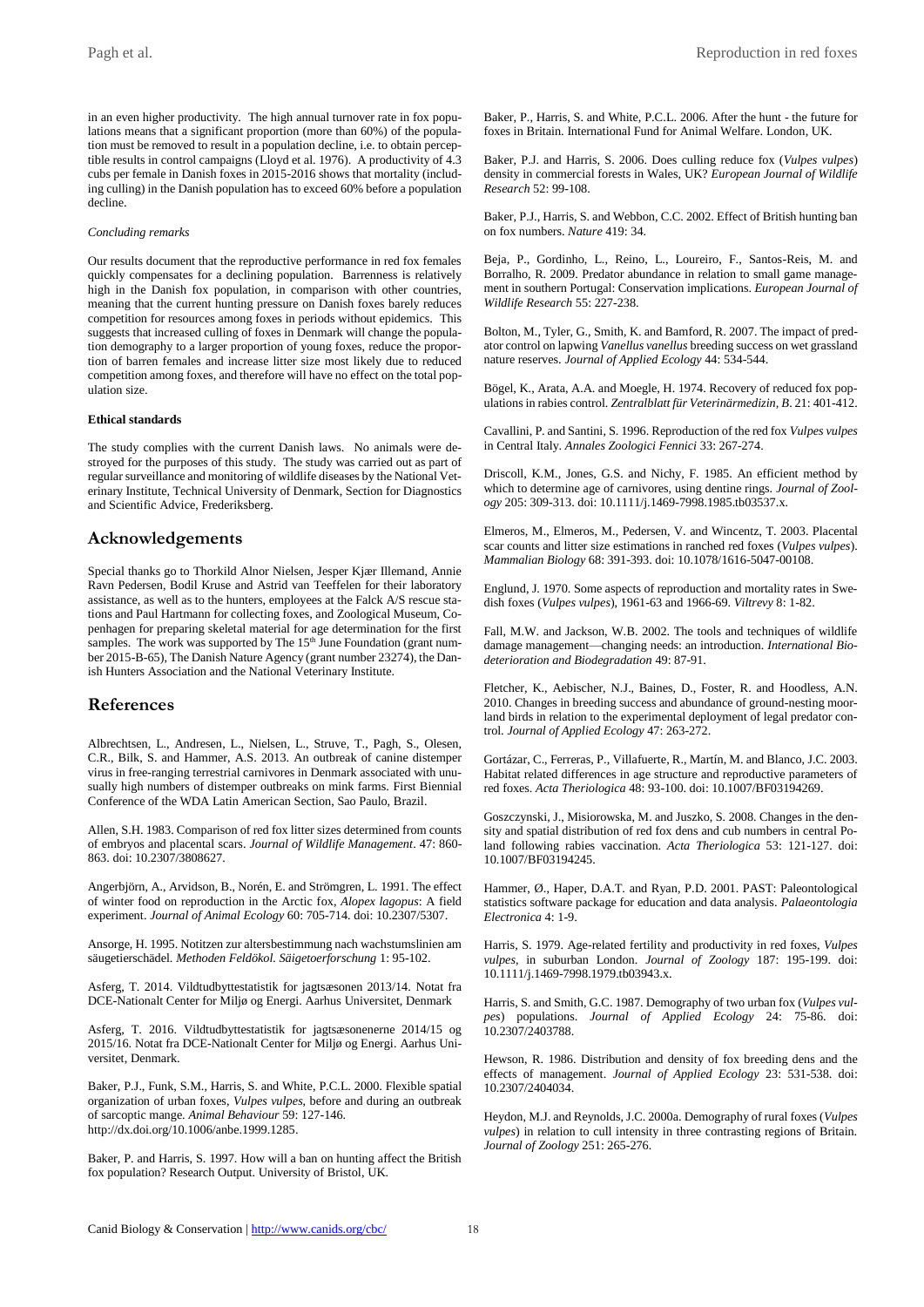Heydon, M.J. and Reynolds, J.C. 2000b. Fox (*Vulpes vulpes*) management in three contrasting regions of Britain, in relation to agricultural and sporting interests. *Journal of zoology* 251: 237-252.

Kahlert, J., Fox, A.D., Heldbjerg, H., Asferg, T. and Sunde, P. 2015. Functional responses of human hunters to their prey - why harvest statistics may not always reflect changes in prey population abundance. *Wildlife Biology* 21: 294-302. doi: 10.2981/wlb.00106.

Knowlton, F.F. 1972. Preliminary interpretations of coyote population mechanics with some management implications. *Journal of Wildlife Management* 36: 369-382. doi: 10.2307/3799066.

Kolb, H. and Hewson, R. 1980. A study of fox populations in Scotland from 1971 to 1976. *Journal of Applied Ecology* 17: 7-19.

Lieury, N., Drouet-Hoguet, N., Ruette, S., Devillard, S., Albaret, M. and Millon, A. 2017. Rural populations of the red fox *Vulpes vulpes* show little evidence of reproductive senescence. *[Mammalian Biology](http://www.refworks.com/refworks2/?r=references|MainLayout::init)* 87: 146-151.

Lieury, N., Ruette, S., Devillard, S., Albaret, M., Drouyer, F., Baudoux, B. and Millon, A. 2015. Compensatory immigration challenges predator control: An experimental evidence-based approach improves management. *Journal of Wildlife Management* 79: 425-434. doi: 10.1002/jwmg.850.

Lindström, E. 1988. Reproductive effort in the red fox, *Vulpes vulpes*, and future supply of a fluctuating prey. *Oikos* 52: 115-119.

Lindström, E.R. 1994. Placental scar counts in the red fox (*Vulpes vulpes* L.) revisited. *Zeitschrift fur Saugetierkunde* 59: 169-173.

Lindström, E. 1981. Reliability of placental scar counts in the red fox (*Vulpes vulpes* L.) with special reference to fading of the scars. *Mammal Review* 11: 137-149. doi: 10.1111/j.1365-2907.1981.tb00002.x.

Lloyd, H.G. and Englund, J. 1973. The reproductive cycle of the red fox in Europe. *Journal of Reproduction and Fertility, Supplement* 19: 119-130.

Lloyd, H.G., Jensen, B., van Haaften, J.L., Niewold, F.J., Wandeler, A., Bögel, K. and Arata, A.A. 1976. Annual turnover of fox populations in Europe. *Zentralblatt für Veterinarmedizin. Reihe A. Animal physiology pathology and clinical veterinary medicine* 23: 580-589.

Lloyd, H.G. and Englund, J. 1973. The reproductive cycle of the red fox in Europe. *Journal of Reproduction and Fertility, Supplement* 19: 119-130.

Lloyd, H.G. 1980. The Red Fox. Batsford, London, UK.

Macdonald, D.W. and Johnson, P.J. 1996. The impact of sport huning. Pp. 160-207 in V.J. Taylor and N. Dunstone (eds.), *The Exploitation of Mammal Populations*, Chapman and Hall, London, UK.

Macdonald, D.W. 1980. Social factors affecting reprocuction amongst red foxes (*Vulpes vulpes* L.,1758). *Biogeographica* 18: 123-175. MacPherson, H. 1969. *The dynamics of Canadian Arctic fox populations*. Report series No. 8. Canadian Wildlife Service, Ottawa, Canada.

Marino, J., Sillero-Zubiri, C., Gottelli, D., Johnson, P.J. and Macdonald, D.W. 2013. The fall and rise of Ethiopian wolves: Lessons for conservation of long-lived, social predators. *Animal Conservation* 16: 621-632. DOI 10.1111/acv.12036.

McIlroy, J.C., Cooper, R.J., Gifford, E.J., Green, B.F. and Newgrain, K.W. 1986. The efect on wild dogs, *Canis f. familiaris*, of 1080-poisoning campaigns in Kosciusko National Park, NSW. *Australian Wildlife Research* 13: 535-544.

McIlroy, J. 2001. The reproductive performance of female red foxes, *Vulpes vulpes*, in central-western New South Wales during and after a drought. *Canadian Journal of Zoology* 79: 545-545.

Minnie, L., Gaylard, A. and Kerley, G.I.H. 2016. Compensatory life-history responses of a mesopredator may undermine carnivore management efforts. *Journal of Applied Ecology* 53: 379-387. doi: 10.1111/1365-2664.12581.

Newsome, T.M., Crowther, M.S. and Dickman, C.R. 2014. Rapid recolonization by the European red fox: how effective are uncoordinated and isolated control programs? *European Journal of Wildlife Research* 60: 749- 757. doi: 10.1007/s10344-014-0844-x.

Pagh, S., Hansen, M.S., Jensen, B., Pertoldi, C. and Chriél, M. 2017. Variability in body mass and sexual dimorphism in Danish red foxes (*Vulpes vulpes*) in relation to population density. *Zoology and Ecology*: 1-9. doi 10.1080/21658005.2017.1409997.

Pagh, S., Tjørnløv, R.T., Olesen, C.R. and Chriél, M. 2015. The diet of Danish red foxes (*Vulpes vulpes*) in relation to a changing agricultural ecosystem. A historical perspective. *Mammal Research* 60(4): 319–329. doi 10.1007/s13364-015-0244-y.

Panek, M., Kamieniarz, R. and Bresiński, W. 2006. The effect of experimental removal of red foxes *Vulpes vulpes* on spring density of brown hares *Lepus europaeus* in western Poland. *Acta Theriologica* 51: 187-193. Prestrud, P. and Pond, C.M. 2003. Fat indices of arctic foxes *Alopex lagopus* in Svalbard. *Wildlife Biology* 9: 193-197.

Prestrud, P., Prestrud, P. and Nilssen, K. 1992. Fat deposition and seasonal variation in body composition of Arctic foxes in Svalbard. *Journal of Wildlife Management* 56: 221-233. doi: 10.2307/3808816.

Reynolds, J.C. and Tapper, S.C. 1996. Control of mammalian predators in game management and conservation. *Mammal Review* 26: 127-155. doi: 10.1111/j.1365-2907.1996.tb00150.x.

Roulichová, J. 2007. Simple method of age determination in red fox, *Vulpes vulpes*. *Folia Zoologica* 56: 440-444.

Rushton, S.P., Shirley, M.D.F., Macdonald, D.W. and Reynolds, J.C. 2006. Effects of culling fox populations at the landscape scale: A spatially explicit population modeling approach. Journal of *Wildlife Management* 70: 1102- 1110.

Trebbien, R., Chriel, M., Struve, T., Hjulsager, C.K., Larsen, G. and Larsen, L.E. 2014. Wildlife reservoirs of canine distemper virus resulted in a major outbreak in Danish farmed mink (*Neovison vison*). *PLoS One* 9: e85598 e85598. doi: 10.1371/journal.pone.0085598.

Voigt, D.R. and Macdonald, D.W. 1984. Variation in the spatial and social behaviour of the red fox, *Vulpes vulpes*. *Acta Zoologica Fennica* 171: 261- 265.

Vos, A.C. 1994. Reproductive performance of the red fox, *Vulpes vulpes*, in Garmish-Partenkirchen, Germany, 1987-1992. *Zeitschrift für Saugetierkunde* 59: 326-331.

Winstanley, R.K., Winstanley, R.K., Buttemer, W.A. and Saunders, G. 1999. Fat deposition and seasonal variation in body composition of red foxes (*Vulpes vulpes*) in Australia. *Canadian Journal of Zoology* 77: 406- 412. doi: 10.1139/cjz-77-3-406.

Zapata, S.C., Travaini, A. and Delibes, M. 1997. Reproduction of the red fox, *Vulpes vulpes*, in Doñana, Southern Spain. *Mammalia* 61: 628-633.

## **Biographical sketch**

**Sussie Pagh** obtained a PhD from the University of Copenhagen, Denmark, studying feeding ecology and behaviour of Arctic foxes in West Greenland. She now works on the population and feeding ecology of urban and rural red foxes in Denmark, in collaboration with Aalborg Zoo, University of Aalborg, and National Veterinary Institute, Technical University of Denmark.

**Mariann Chriél** is a veterinary epidemiologist working on epidemiology, surveillance and control of infectious and zoonotic diseases in wildlife and fur animals. She is currently Senior Executive Veterinarian Officer at the National Veterinary Institute, Technical University of Denmark.